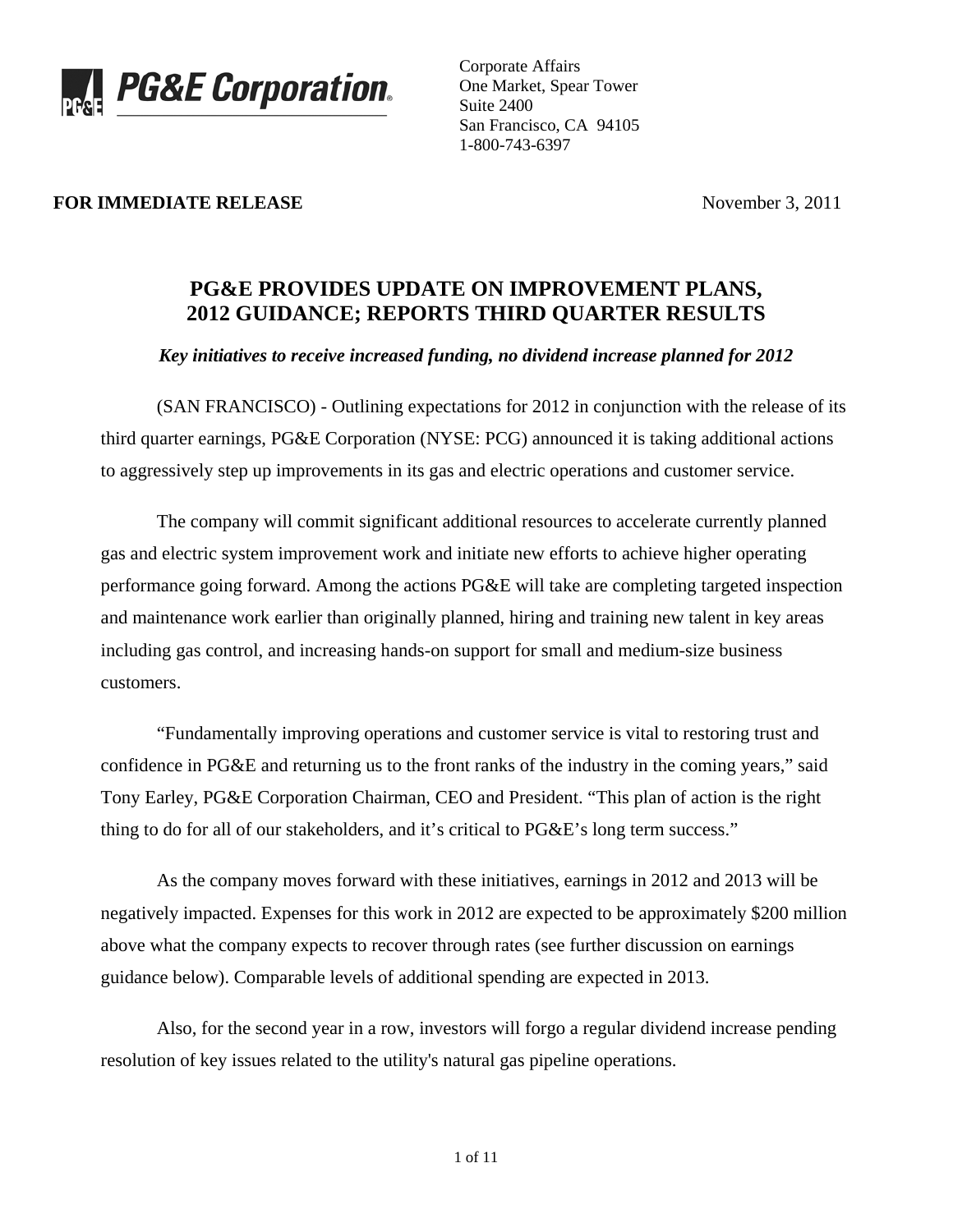# **Third Quarter GAAP Results**

 PG&E Corporation's net income after dividends on preferred stock (also called "income available for common shareholders") was \$200 million, or \$0.50 per share, for the third quarter, as reported in accordance with generally accepted accounting principles (GAAP). This compares with \$258 million, or \$0.66 per share, for the same quarter in 2010.

 GAAP results reflect costs associated with ongoing natural gas pipeline-related actions as well as two substantial charges in the quarter, described below.

 The natural gas pipeline-related costs during the third quarter totaled \$177 million on a pretax basis, or \$0.26 per share, most significantly for ongoing work to validate safe pipeline operating pressures and conduct extensive strength testing. Since the San Bruno natural gas pipeline accident, the utility has incurred total costs of \$366 million on a pre-tax basis associated with natural gas pipeline-related actions, such as strength testing and pressure validation.

 The company also recorded an additional provision for third-party liability associated with the San Bruno accident of \$96 million pre-tax, or \$0.14 per share, reflecting updated information about the claims and its experience to date in resolving key cases. (The aggregate provision for third-party liability now totals \$375 million pre-tax.) PG&E continues to expect that a significant portion of its third-party liability will ultimately be recovered through insurance.

 Third quarter GAAP results also included a \$125 million pre-tax provision, or \$0.18 per share, for additional estimated environmental-related costs associated with historic natural gas compressor station operations in Hinkley, California. The provision reflects new environmental data at the remediation site as well as recent orders by local officials, and includes estimates for higher potential remediation costs and costs to provide replacement water.

## **Earnings from Operations**

 On a non-GAAP basis, PG&E Corporation's earnings from operations were \$436 million, or \$1.08 per share, for the third quarter of 2011. During the same period last year, earnings from operations were \$398 million, or \$1.02 per share. Earnings from operations exclude the costs incurred for natural gas pipeline-related actions, third-party liability costs and environmental charges discussed above, which are being treated as items impacting comparability.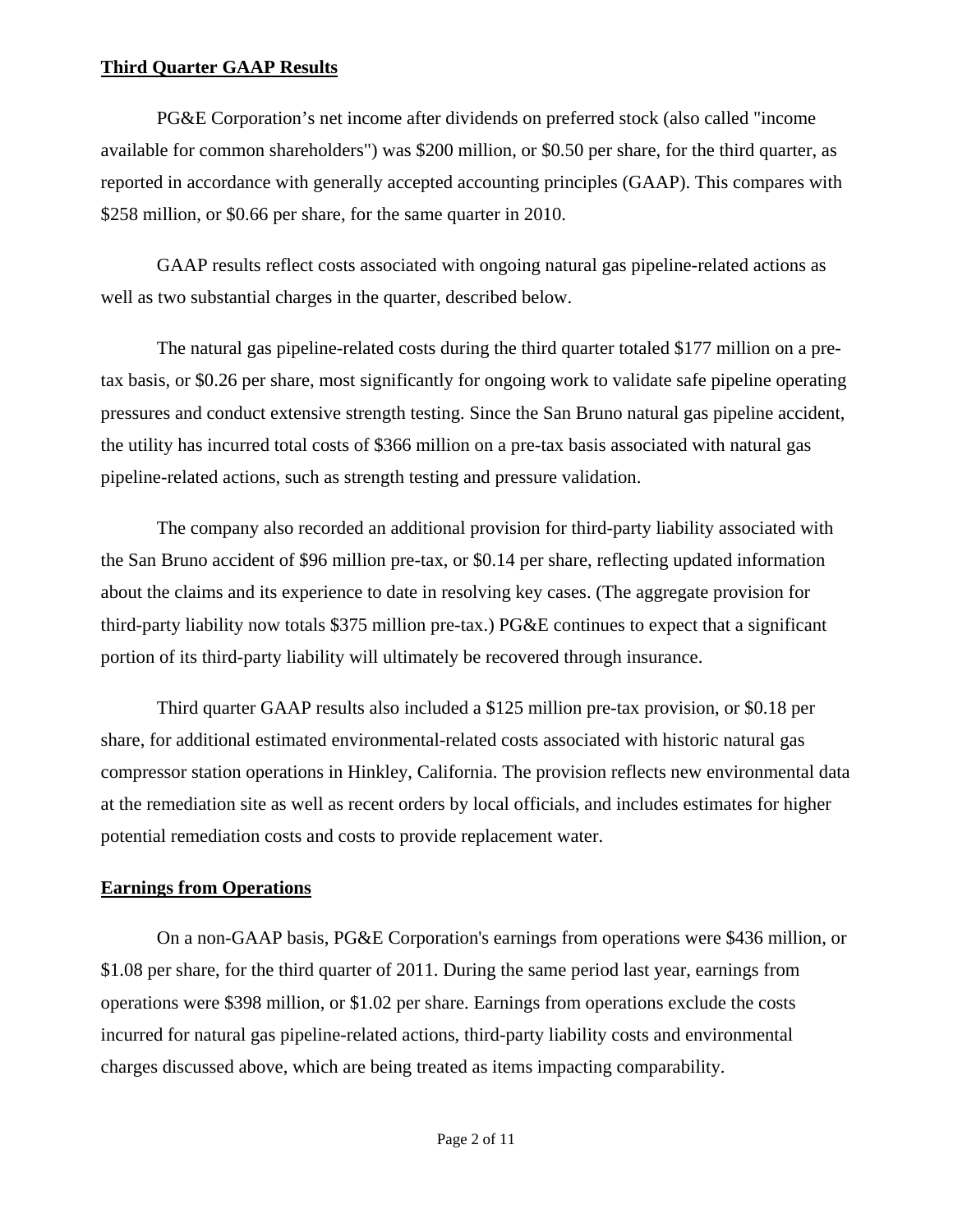The quarter-over-quarter increase in earnings per share from operations primarily reflects higher authorized revenues stemming from increased capital investments in PG&E's system. This positive effect was partially offset by an increase in the provision for the fine associated with a 2009 natural gas-related accident and an increase in the number of common shares outstanding.

# **2011 Earnings Guidance**

 PG&E Corporation is maintaining 2011 guidance for earnings from operations (non-GAAP) in the range of \$3.45 to \$3.60 per share.

 On a GAAP basis, including the estimated amounts for the items impacting comparability related to gas pipeline matters and environmental-related costs, the range for projected earnings per share is now \$1.99 to \$2.77 per share for 2011.

 Estimates for natural gas pipeline-related actions in 2011 remain in the range of \$350 million to \$550 million pre-tax. However, the company has revised its estimated range for thirdparty liability costs related to the San Bruno accident to between \$375 million and \$600 million pretax. Excluding the \$220 million liability provision recorded in 2010, the range for 2011 is now \$155 million to \$380 million pre-tax.

 Estimated insurance recoveries related to the San Bruno accident reflect actual recoveries to date of \$60 million. Insurance recoveries are recognized only when deemed probable under applicable accounting standards. The guidance range does not include any estimates of potential future insurance recoveries or potential future fines and penalties.

# **2012 Earnings Guidance**

 The company is initiating guidance for 2012 earnings from operations in the range of \$3.10 to \$3.30 per share. Guidance reflects the expected increased costs, estimated to be approximately \$200 million pre-tax in 2012, associated with the targeted improvements in operations and customer service outlined above.

 On a GAAP basis, guidance for 2012 is projected at \$2.36 to \$3.16 per share and reflects the items impacting comparability related to natural gas pipeline matters and environmental-related costs. Costs for pipeline-related actions outside the scope of PG&E's proposed Pipeline Safety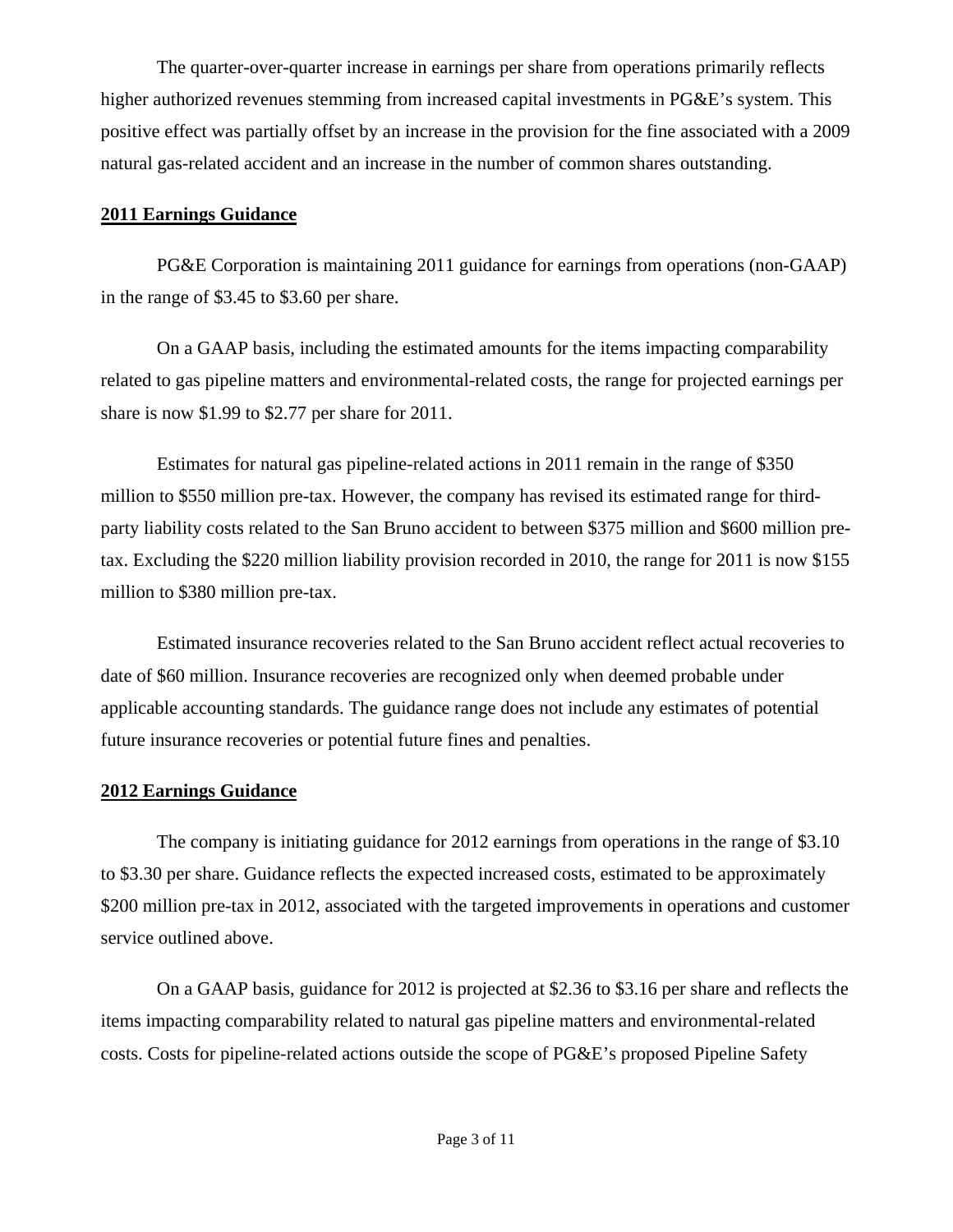Enhancement Plan for which PG&E is not seeking recovery are estimated at \$100 million to \$200 million pre-tax for the year.

 Third-party liability is estimated at \$0 to \$225 million pre-tax for the year. This reflects the difference between the upper end of the company's estimated range for third-party liability associated with the San Bruno accident of \$600 million and the \$375 million already accrued to date. GAAP guidance also reflects an estimate of potential additional environmental-related costs of \$0 to \$100 million pre-tax.

 As in 2011, guidance does not include any estimates of potential future insurance recoveries, fines, penalties or punitive damages. It also assumes that the California Public Utilities Commission approves the Pipeline Safety Enhancement Plan and the associated cost allocation and ratemaking proposals as filed. In addition, it assumes PG&E Corporation will issue approximately \$600 million of common stock through the end of 2012.

 Guidance is based on various assumptions, including those described above. Other assumptions include future capital expenditures, rate base, and allowed return.

 PG&E Corporation discloses historical financial results and provides guidance based on "earnings from operations" in order to provide a measure that allows investors to compare the underlying financial performance of the business from one period to another, exclusive of items that management believes do not reflect the normal course of operations. Earnings from operations are not a substitute or alternative for consolidated net income presented in accordance with GAAP (see the accompanying tables for a reconciliation of results and guidance based on earnings from operations to results and guidance based on consolidated net income in accordance with GAAP).

## **Supplemental Financial Information**

 In addition to the financial information accompanying this release, an expanded package of supplemental financial and operational information along with slides for today's conference call with the financial community has been furnished to the Securities and Exchange Commission and is available on PG&E Corporation's website at:

[http://www.pgecorp.com/news/press\\_releases/Release\\_Archive2011/111103press\\_release.shtml](http://www.pgecorp.com/news/press_releases/Release_Archive2011/111103press_release.shtml).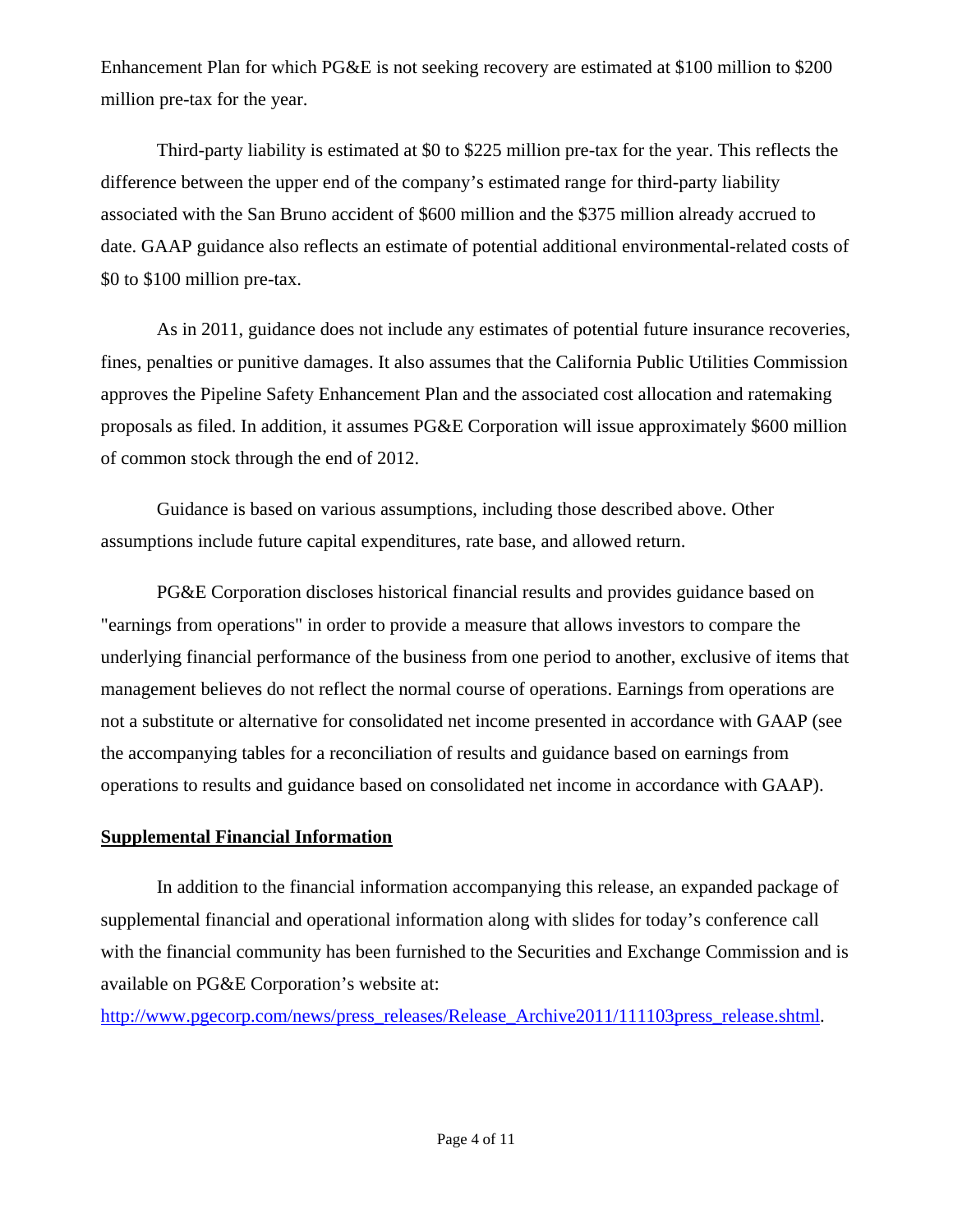# **Conference Call with the Financial Community to Discuss Financial Results**

 Today's call at 9 a.m., Eastern Time, is open to the public on a listen-only basis via webcast. Please visit [http://www.pgecorp.com/investors/investor\\_info/conference/](http://www.pgecorp.com/investors/investor_info/conference/) for more information and instructions for accessing the webcast. The call will be archived on the website. Alternatively, a toll-free replay of the conference call may be accessed shortly after the live call through 8:00 p.m., Eastern Time, November 17, 2011, by dialing 866-415-9493. International callers may dial 585- 419-6446. For both domestic and international callers, the confirmation code 23820 will be required to access the replay.

 This press release and tables contain forward-looking statements that relate to management's guidance for PG&E Corporation's 2011 and 2012 financial results and the various assumptions and estimates discussed above, including forecasts of costs related to planned gas and electric operations improvements, gas pipeline matters, thirdparty liabilities associated with the San Bruno accident, environmental matters, and future dividends and equity issuances, as well as earnings. These statements, assumptions, and estimates reflect management's judgment and opinions and are necessarily subject to various risks and uncertainties, the realization or resolution of which may be outside of management's control. Actual results may differ materially. Factors that could cause actual results to differ materially include:

- the outcome of pending and future regulatory proceedings and investigations related to the San Bruno accident, the California Public Utilities Commission's ("CPUC") investigation of a natural gas explosion that occurred on December 24, 2008 in Rancho Cordova, California, and the safety of the Utility's natural gas transmission pipelines in its northern and central California service territory; the ultimate amount of costs the Utility incurs for natural gas pipeline matters that are not recoverable through rates; the ultimate amount of third-party claims associated with the San Bruno accident that will not be recovered through insurance; and the amount of any civil or criminal fines, penalties, or punitive damages the Utility may incur related to these matters;
- the outcome of future investigations or proceedings that may be commenced by the CPUC or other regulatory authorities relating to the Utility's compliance with law, rules, regulations, or orders applicable to the operation, inspection, and maintenance of its electric and gas facilities (in addition to investigations or proceedings related to the San Bruno accident and natural gas pipeline matters);
- reputational harm that PG&E Corporation and the Utility may suffer depending on whether the Utility is able to adequately and timely respond to the findings and recommendations made by the National Transportation Safety Board ("NTSB") and the CPUC's independent review panel; the outcome of the various regulatory proceedings and investigations of the San Bruno accident and natural gas pipeline matters; service disruptions caused by pressure reductions in the Utility's natural gas pipeline system, the outcome of civil litigation; and the extent to which additional regulatory, civil, or criminal proceedings may be pursued by regulatory or governmental agencies;
- the adequacy and price of electricity and natural gas supplies, the extent to which the Utility can manage and respond to the volatility of electricity and natural gas prices, and the ability of the Utility and its counterparties to post or return collateral;
- explosions, fires, accidents, mechanical breakdowns, the disruption of information technology and systems (including the newly installed advanced electric and gas metering system), human errors, and similar events that may occur while operating and maintaining an electric and natural gas system in a large service territory with varying geographic conditions that can cause unplanned outages, reduce generating output, damage the Utility's assets or operations, which could subject the Utility to third-party claims for property damage or personal injury, or result in the imposition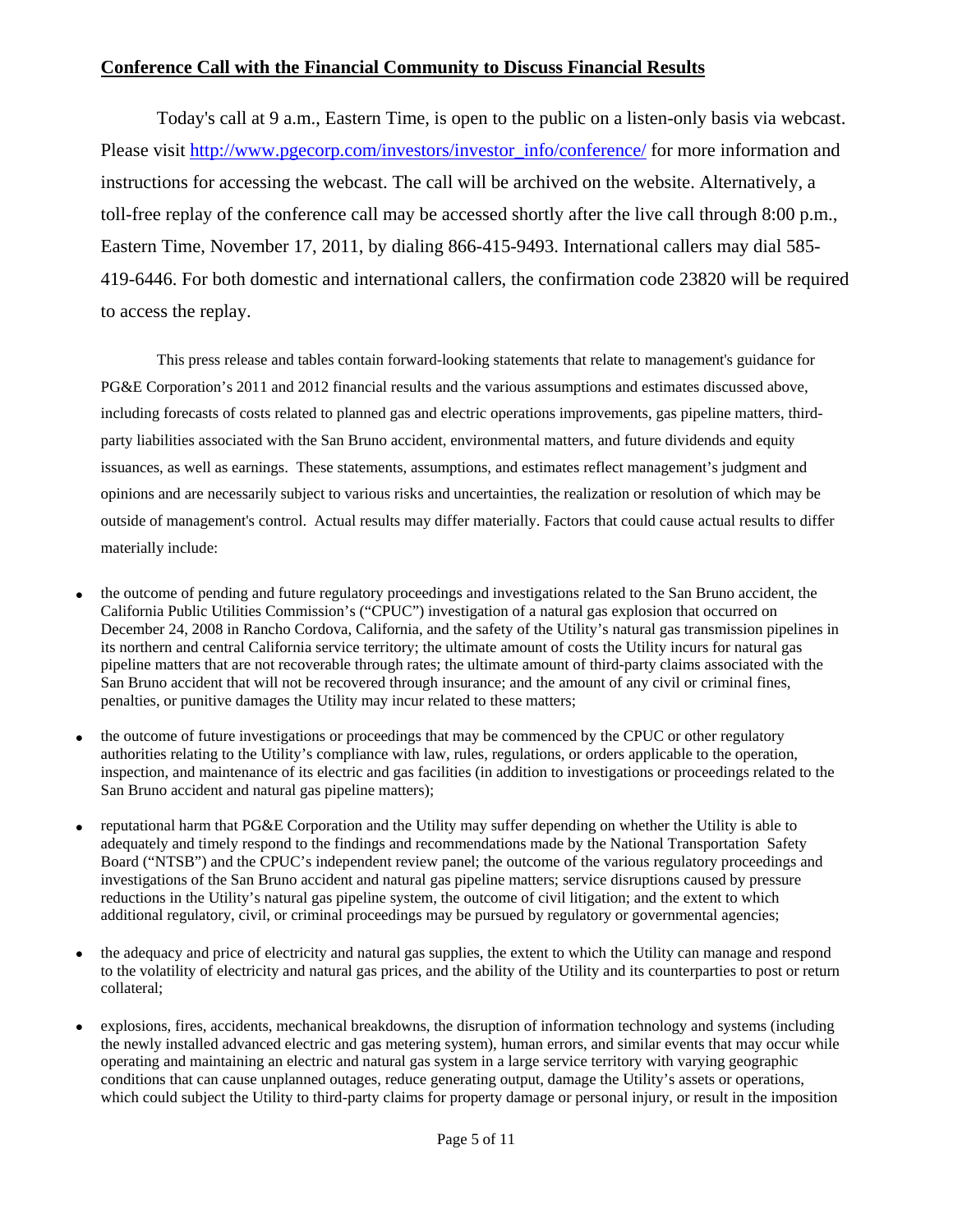of civil, criminal, or regulatory fines or penalties on the Utility;

- the impact of storms, earthquakes, floods, drought, wildfires, disease, and similar natural disasters, or acts of terrorism or vandalism, that affect customer demand or that damage or disrupt the facilities, operations, or information technology and systems owned by the Utility, its customers, or third parties on which the Utility relies;
- the potential impacts of climate change on the Utility's electricity and natural gas businesses, the impact of environmental laws and regulations aimed at the reduction of carbon dioxide and other greenhouse gases on the Utility's electricity and natural gas businesses, and whether the Utility is able to recover associated compliance costs including the cost of emission allowances and offsets that the Utility may incur under cap and trade regulations;
- changes in customer demand for electricity and natural gas resulting from unanticipated population growth or decline, general economic and financial market conditions, the development of alternative energy technologies including selfgeneration and distributed generation technologies, or other reasons;
- the occurrence of unplanned outages at the Utility's two nuclear generating units at Diablo Canyon, the availability of nuclear fuel, and the ability of the Utility to procure replacement electricity if nuclear generation from Diablo Canyon were unavailable;
- the outcome of seismic studies the Utility is conducting that could affect the Utility's ability to continue operating Diablo Canyon or renew the operating licenses for Diablo Canyon, the issuance of Nuclear Regulatory Commission ("NRC") orders or the adoption of new legislation or regulations to address seismic and other risks at nuclear facilities to avoid the type of damage sustained by nuclear facilities in Japan following the March 2011 earthquake, or to address the operations, decommissioning, storage of spent nuclear fuel, security, safety, cooling water intake, or other operating or licensing matters associated with Diablo Canyon and whether the Utility is able to comply with such new orders, legislation, or regulations and recover the increased costs of compliance through rates;
- the impact of federal or state laws or regulations, or their interpretation, on energy policy and the regulation of utilities and their holding companies, including how the CPUC interprets and enforces the financial and other conditions imposed on PG&E Corporation when it became the Utility's holding company;
- whether the Utility's newly installed electric and gas SmartMeter™ devices and related software systems and wireless communications equipment continue to accurately and timely measure customer energy usage and generate billing information, whether the Utility can successfully implement the system design changes necessary to accommodate changing retail electric rates, and whether the Utility can continue to rely on third-party vendors and contractors to support the advanced metering system;
- the extent to which PG&E Corporation or the Utility incurs costs in connection with third-party claims or litigation, that are not recoverable through insurance, rates, or from other third parties;
- the ability of PG&E Corporation, the Utility, and counterparties to access capital markets and other sources of credit in a timely manner on acceptable terms;
- the impact of environmental remediation laws and regulations, particularly those affecting the remediation of the Utility's former manufactured gas plants and natural gas compressor sites, the extent to which the Utility is able to recover compliance and remediation costs from third parties or through rates or insurance, and the ultimate amount of environmental remediation costs the Utility incurs related to the Hinkley compressor station;
- the loss of customers due to various forms of bypass and competition, including municipalization of the Utility's electric distribution facilities, increasing levels of "direct access" by which consumers procure electricity from alternative energy providers, and implementation of "community choice aggregation," which permits cities and counties to purchase and sell electricity for their local residents and businesses;
- the outcome of federal or state tax audits and the impact of changes in federal or state tax laws, policies, or regulations, such as The Tax Relief, Unemployment Insurance Reauthorization, and Job Creation Act of 2010; and
- other factors and risks discussed in PG&E Corporation and the Utility's 2010 Annual Report on Form 10-K and other reports filed with the Securities and Exchange Commission.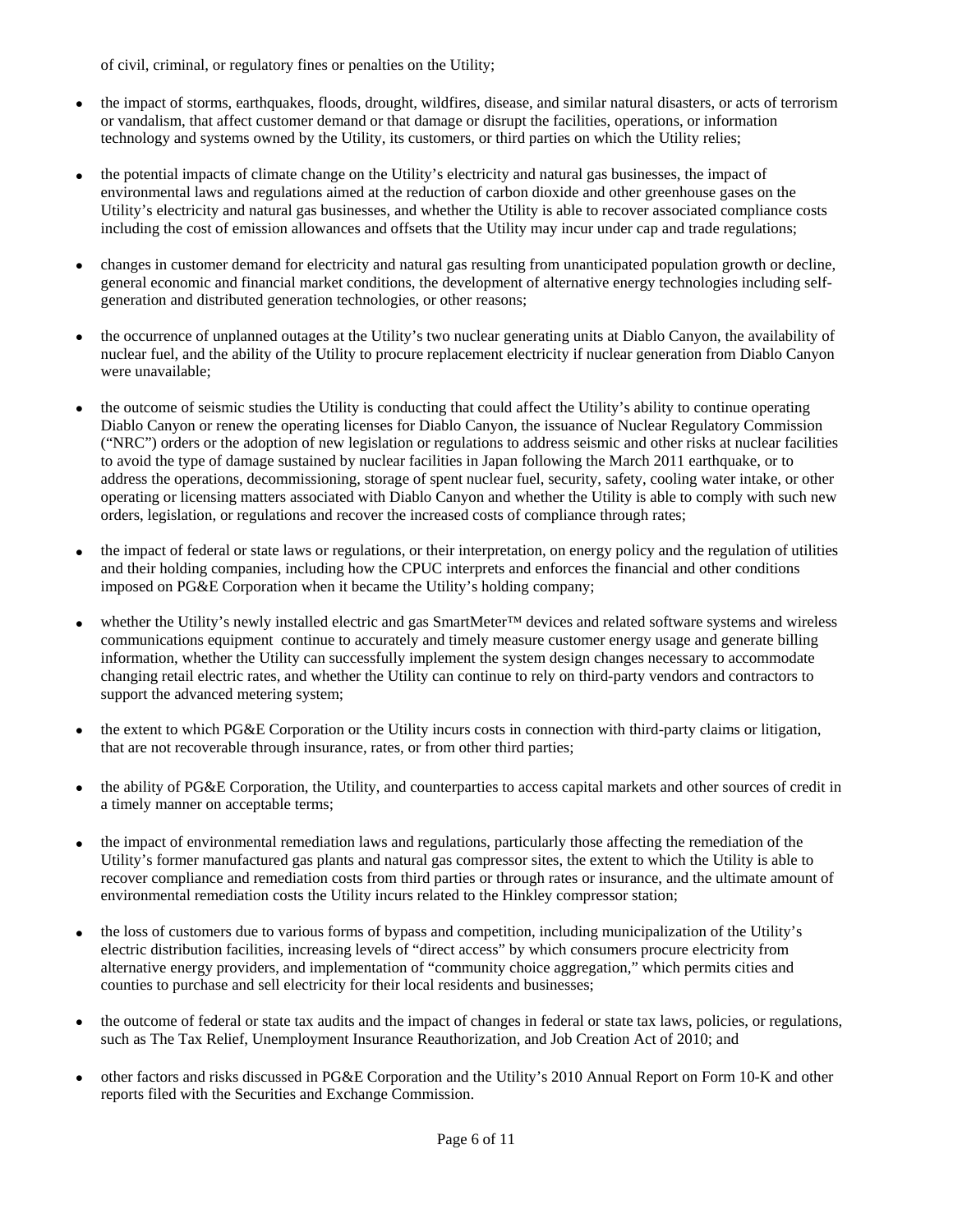#### PG&E Corporation Condensed Consolidated Statements of Income (in millions, except per share amounts)

|                                                            | (Unaudited)               |                          |                |                 |
|------------------------------------------------------------|---------------------------|--------------------------|----------------|-----------------|
|                                                            | <b>Three Months Ended</b> | <b>Nine Months Ended</b> |                |                 |
|                                                            | September 30,             |                          | September 30,  |                 |
| (in millions, except per share amounts)                    | 2011                      | 2010                     | 2011           | 2010            |
| <b>Operating Revenues</b>                                  |                           |                          |                |                 |
| Electric                                                   | \$3,188                   | \$2,857                  | \$8,694        | \$7,882         |
| Natural gas                                                | 672                       | 656                      | 2,447          | 2,338           |
| <b>Total operating revenues</b>                            | 3,860                     | 3,513                    | 11,141         | 10,220          |
| <b>Operating Expenses</b>                                  |                           |                          |                |                 |
| Cost of electricity                                        | 1,224                     | 1,102                    | 3,018          | 2,885           |
| Cost of natural gas                                        | 170                       | 182                      | 936            | 924             |
| Operating and maintenance                                  | 1,492                     | 1,225                    | 3,955          | 3,175           |
| Depreciation, amortization, and decommissioning            | 566                       | 501                      | 1,648          | 1,420           |
| <b>Total operating expenses</b>                            | 3,452                     | 3,010                    | 9,557          | 8,404           |
| <b>Operating Income</b>                                    | 408                       | 503                      | 1,584          | 1,816           |
| Interest income                                            | $\overline{2}$            | 3                        | $\overline{7}$ | $7\phantom{.0}$ |
| Interest expense                                           | (176)                     | (167)                    | (527)          | (510)           |
| Other income, net                                          | 18                        | 29                       | 56             | 25              |
| <b>Income Before Income Taxes</b>                          | 252                       | 368                      | 1,120          | 1,338           |
| Income tax provision                                       | 49                        | 107                      | 349            | 479             |
| <b>Net Income</b>                                          | 203                       | 261                      | 771            | 859             |
| Preferred stock dividend requirement of subsidiary         | 3                         | 3                        | 10             | 10              |
| <b>Income Available for Common Shareholders</b>            | \$200                     | \$258                    | \$761          | \$849           |
| <b>Weighted Average Common Shares Outstanding, Basic</b>   | 403                       | 390                      | 399            | 378             |
| <b>Weighted Average Common Shares Outstanding, Diluted</b> | 404                       | 392                      | 400            | 391             |
| <b>Net Earnings Per Common Share, Basic</b>                | \$0.50                    | \$0.66                   | \$1.91         | \$2.22          |
| Net Earnings Per Common Share, Diluted                     | \$0.50                    | \$0.66                   | \$1.90         | \$2.19          |
| <b>Dividends Declared Per Common Share</b>                 | \$0.46                    | \$0.46                   | \$1.37         | \$1.37          |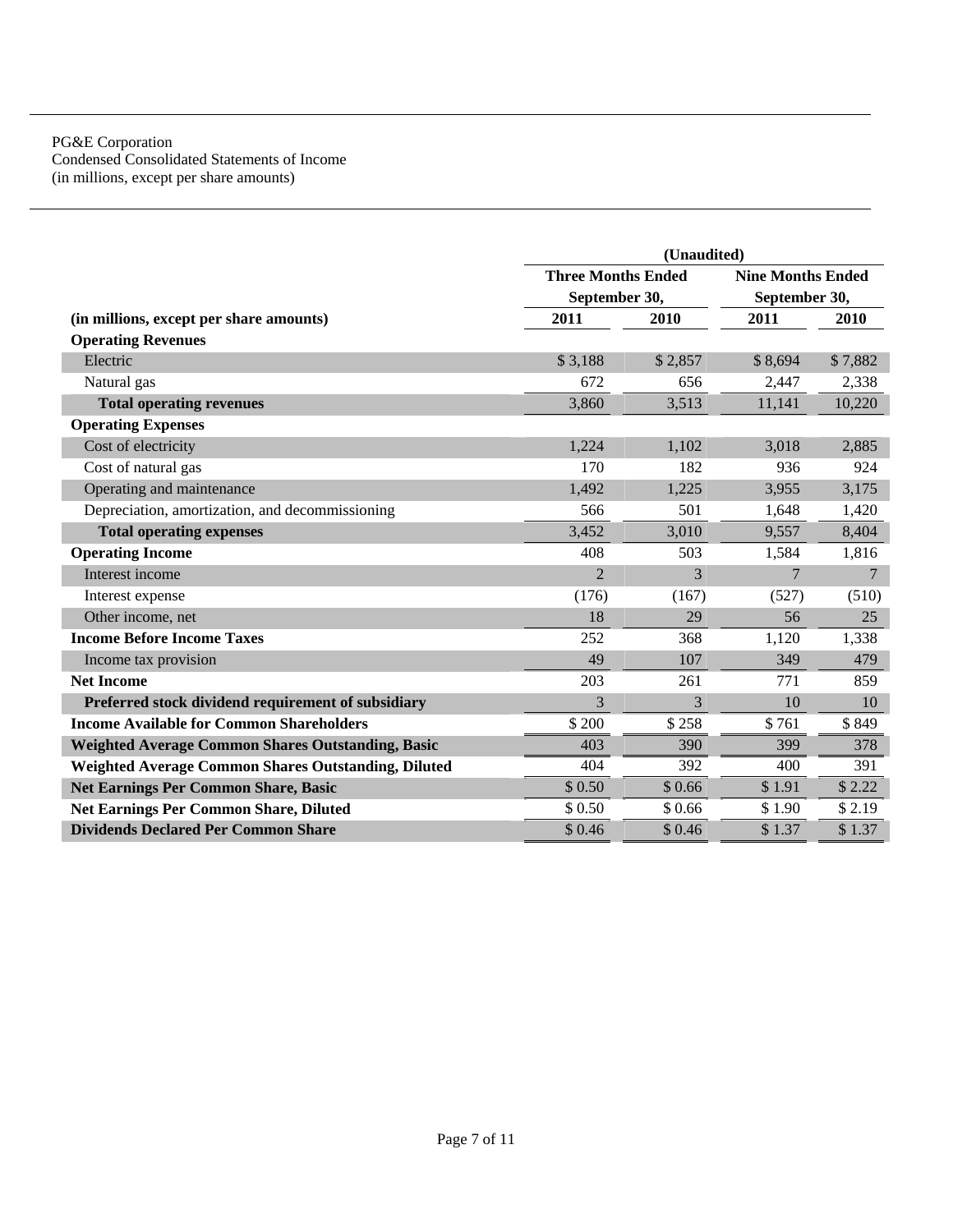Reconciliation of PG&E Corporation's Earnings from Operations to Consolidated Income Available for Common Shareholders in Accordance with Generally Accepted Accounting Principles ("GAAP") Third Quarter and Year-to-Date, 2011 vs. 2010 (in millions, except per share amounts)

|                                                                          | Three months ended September 30, |       |                                                         | Nine months ended September 30, |                          |         |                                                         |        |
|--------------------------------------------------------------------------|----------------------------------|-------|---------------------------------------------------------|---------------------------------|--------------------------|---------|---------------------------------------------------------|--------|
|                                                                          | <b>Earnings</b>                  |       | <b>Earnings</b> per<br><b>Common Share</b><br>(Diluted) |                                 | <b>Earnings</b>          |         | <b>Earnings per</b><br><b>Common Share</b><br>(Diluted) |        |
|                                                                          | 2011                             | 2010  | 2011                                                    | 2010                            | 2011                     | 2010    | 2011                                                    | 2010   |
| PG&E Corporation Earnings from<br>Operations <sup><math>(1)</math></sup> | \$436                            | \$398 | \$1.08                                                  | \$1.02                          | \$1,072                  | \$1,054 | \$2.68                                                  | \$2.73 |
| Items Impacting Comparability: (2)                                       |                                  |       |                                                         |                                 |                          |         |                                                         |        |
| Natural gas pipeline matters <sup>(3)</sup>                              | (162)                            | (141) | (0.40)                                                  | (0.36)                          | (237)                    | (141)   | (0.59)                                                  | (0.37) |
| Environmental-related costs <sup>(4)</sup>                               | (74)                             |       | (0.18)                                                  |                                 | (74)                     | -       | (0.19)                                                  |        |
| Statewide ballot initiative <sup>(5)</sup>                               | ۰.                               |       | -                                                       |                                 | $\overline{\phantom{a}}$ | (45)    | $\overline{\phantom{a}}$                                | (0.12) |
| Federal healthcare law <sup>(6)</sup>                                    | ۰                                |       | ۰                                                       |                                 |                          | (19)    | $\overline{\phantom{a}}$                                | (0.05) |
| <b>PG&amp;E Corporation Earnings on a</b><br><b>GAAP</b> basis           | \$200                            | \$258 | \$0.50                                                  | \$0.66                          | \$761                    | \$849   | \$1.90                                                  | \$2.19 |

 $(1)$  "Earnings from operations" is not calculated in accordance with GAAP and excludes items impacting comparability as described in Note (2) below.

<sup>(2)</sup> Items impacting comparability reconcile earnings from operations with Consolidated Income Available for Common Shareholders as reported in accordance with GAAP.

(3) During the three and nine months ended September 30, 2011, PG&E Corporation's subsidiary, Pacific Gas and Electric Company ("Utility") incurred net costs of \$162 million and \$237 million, after-tax, respectively, in connection with natural gas pipeline matters. These amounts included pipeline-related costs to review records, validate operating pressures, conduct hydrostatic pressure tests, inspect pipelines, and perform other activities associated with the Utility's natural gas pipeline system. These costs also included an increase in the provision for estimated third-party claims related to the San Bruno accident, reflecting new information regarding the nature of claims filed against the Utility, experience to date resolving cases, and developments in the litigation and regulatory proceedings. Costs incurred for the nine months ended September 30, 2011 were partially offset by a gain for insurance recoveries.

| $(after-tax)$                | Three months ended<br>September 30, 2011 | Nine months ended<br><b>September 30, 2011</b> |
|------------------------------|------------------------------------------|------------------------------------------------|
| Pipeline-related costs       | \$(105)                                  | \$(181)                                        |
| Third-party claims           | (57)                                     | (92)                                           |
| Insurance recoveries         |                                          | 36                                             |
| Natural gas pipeline matters | \$ (162)                                 | \$ (237)                                       |

- (4) During the three and nine months ended September 30, 2011, the Utility recorded a charge of \$74 million, after-tax, for environmental remediation and other estimated liabilities associated with the Utility's natural gas compressor site located near Hinkley, California.
- (5) During the nine months ended September 30, 2010, the Utility contributed \$45 million to support Proposition 16 The Taxpayers Right to Vote Act.
- $^{(6)}$  During the nine months ended September 30, 2010, the Utility recognized a charge of \$19 million triggered by the elimination of the tax deductibility of Medicare Part D federal subsidies.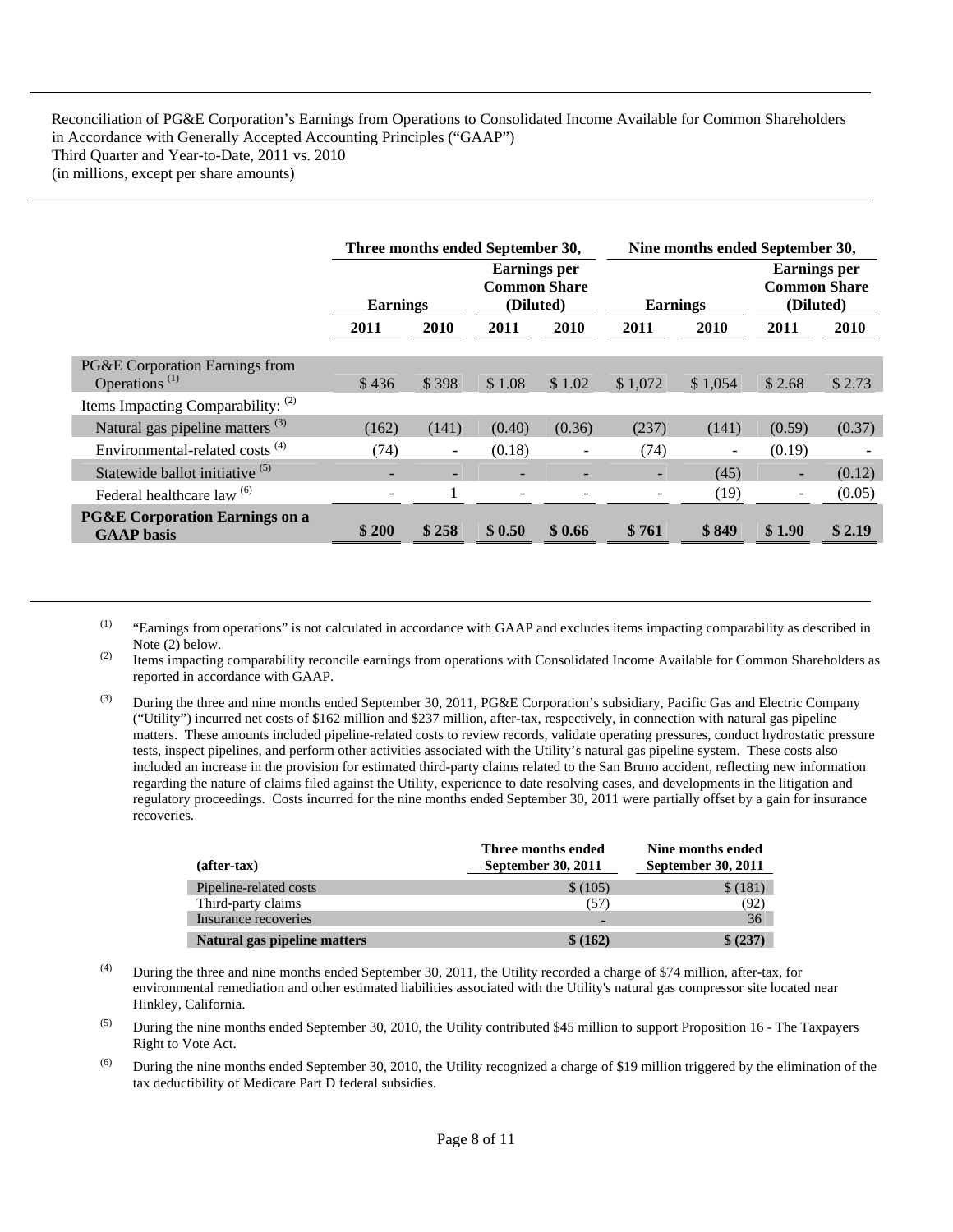Reconciliation of Pacific Gas and Electric Company's Earnings from Operations to Consolidated Income Available for Common Stock in Accordance with GAAP Third Quarter and Year-to-Date, 2011 vs. 2010 (in millions)

|                                                                             | Three months ended September<br>30, |       | <b>Nine months ended September</b><br>30, |         |
|-----------------------------------------------------------------------------|-------------------------------------|-------|-------------------------------------------|---------|
|                                                                             | 2011                                | 2010  | 2011                                      | 2010    |
| Pacific Gas and Electric Company<br>Earnings from Operations <sup>(1)</sup> | \$429                               | \$402 | \$1,057                                   | \$1,063 |
| Items Impacting Comparability: (2)                                          |                                     |       |                                           |         |
| Natural gas pipeline matters <sup>(3)</sup>                                 | (162)                               | (141) | (237)                                     | (141)   |
| Environmental-related costs <sup>(4)</sup>                                  | (74)                                |       | (74)                                      |         |
| Statewide ballot initiative <sup>(5)</sup>                                  |                                     |       |                                           | (45)    |
| Federal healthcare law <sup>(6)</sup>                                       |                                     |       |                                           | (19)    |
| <b>Pacific Gas and Electric Company</b><br><b>Earnings on a GAAP basis</b>  | \$193                               | \$262 | \$746                                     | \$858   |

(1) "Earnings from operations" is not calculated in accordance with GAAP and excludes items impacting comparability as described in Note (2) below.

- <sup>(2)</sup> Items impacting comparability reconcile earnings from operations with Consolidated Income Available for Common Stock as reported in accordance with GAAP.
- (3) During the three and nine months ended September 30, 2011, the Utility incurred net costs of \$162 million and \$237 million, after-tax, respectively, in connection with natural gas pipeline matters. These amounts included pipeline-related costs to review records, validate operating pressures, conduct hydrostatic pressure tests, inspect pipelines, and perform other activities associated with the Utility's natural gas pipeline system. These costs also included an increase in the provision for estimated third-party claims related to the San Bruno accident, reflecting new information regarding the nature of claims filed against the Utility, experience to date resolving cases, and developments in the litigation and regulatory proceedings. Costs incurred were partially offset by insurance recoveries.

| (after-tax)                  | Three months ended<br><b>September 30, 2011</b> | Nine months ended<br>September 30, 2011 |
|------------------------------|-------------------------------------------------|-----------------------------------------|
| Pipeline-related costs       | \$(105)                                         | \$(181)                                 |
| Third-party claims           | (57)                                            | (92)                                    |
| Insurance recoveries         |                                                 | 36                                      |
| Natural gas pipeline matters | \$ (162)                                        | \$ (237)                                |

- (4) During the three and nine months ended September 30, 2011, the Utility recorded a charge of \$74 million, after-tax, for environmental remediation and other estimated liabilities associated with the Utility's natural gas compressor site located near
- $(5)$  During the nine months ended September 30, 2010, the Utility contributed \$45 million to support Proposition 16 The Taxpayers Right to Vote Act.
- $^{(6)}$  During the nine months ended September 30, 2010, the Utility recognized a charge of \$19 million triggered by the elimination of the tax deductibility of Medicare Part D federal subsidies.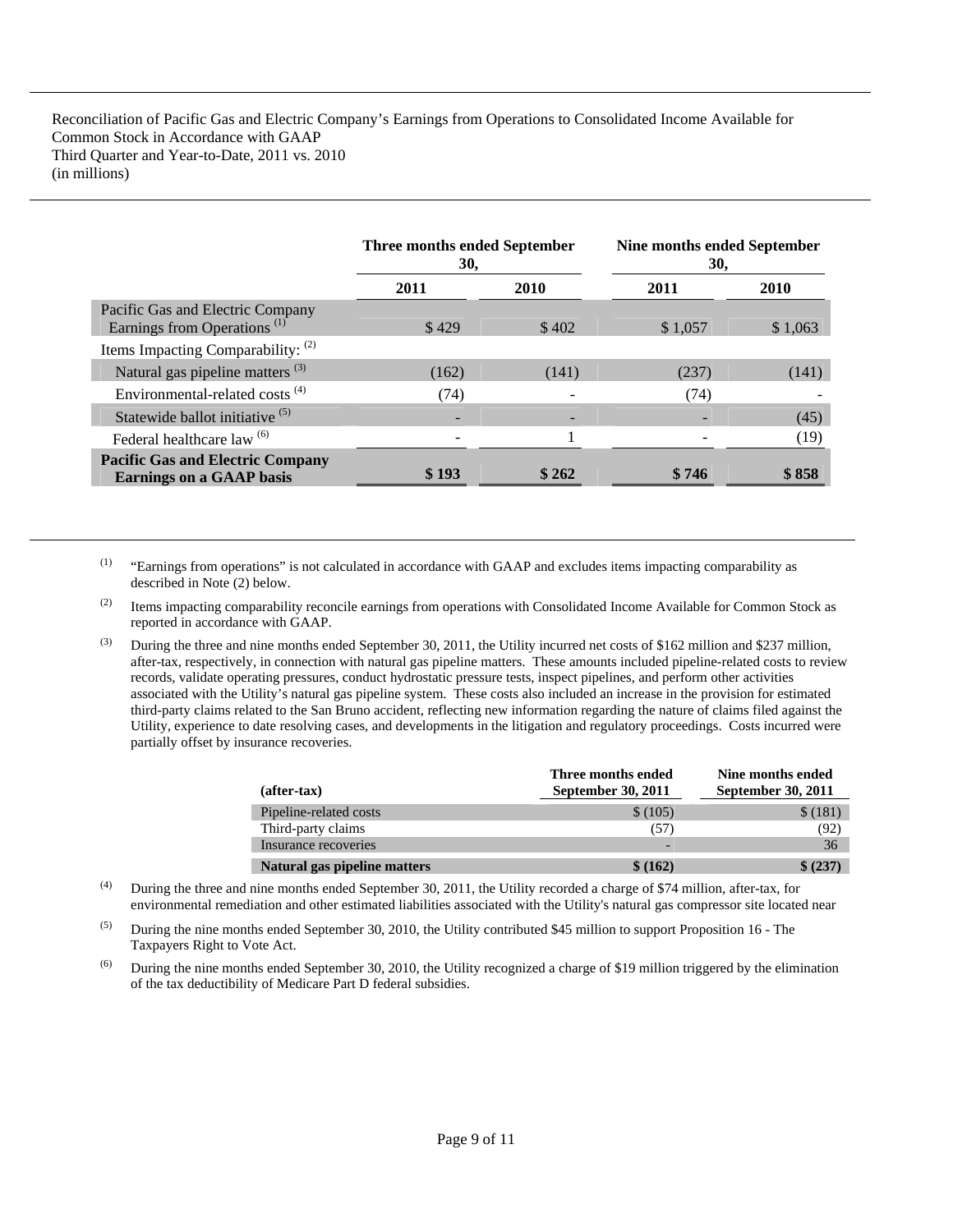| Third Quarter 2010 EPS from Operations <sup>(1)</sup> | \$1.02 |
|-------------------------------------------------------|--------|
| Increase in rate base earnings                        | 0.10   |
| Miscellaneous items                                   | 0.03   |
|                                                       |        |
| Litigation and regulatory matters                     | (0.04) |
| Increase in shares outstanding                        | (0.03) |
| Third Quarter 2011 EPS from Operations <sup>(1)</sup> | \$1.08 |
|                                                       |        |
|                                                       |        |
| 2010 YTD EPS from Operations <sup>(1)</sup>           | \$2.73 |
| Increase in rate base earnings                        | 0.31   |
| Miscellaneous items                                   | 0.01   |
|                                                       |        |
| Litigation and regulatory matters                     | (0.11) |
| Nuclear refueling outage                              | (0.06) |
| Storm and outage expenses                             | (0.06) |
| Gas transmission revenues                             | (0.05) |
| Increase in shares outstanding                        | (0.09) |
| 2011 YTD EPS from Operations <sup>(1)</sup>           | \$2.68 |

(1) See the preceding tables for a reconciliation of EPS from Operations to EPS on a GAAP basis.